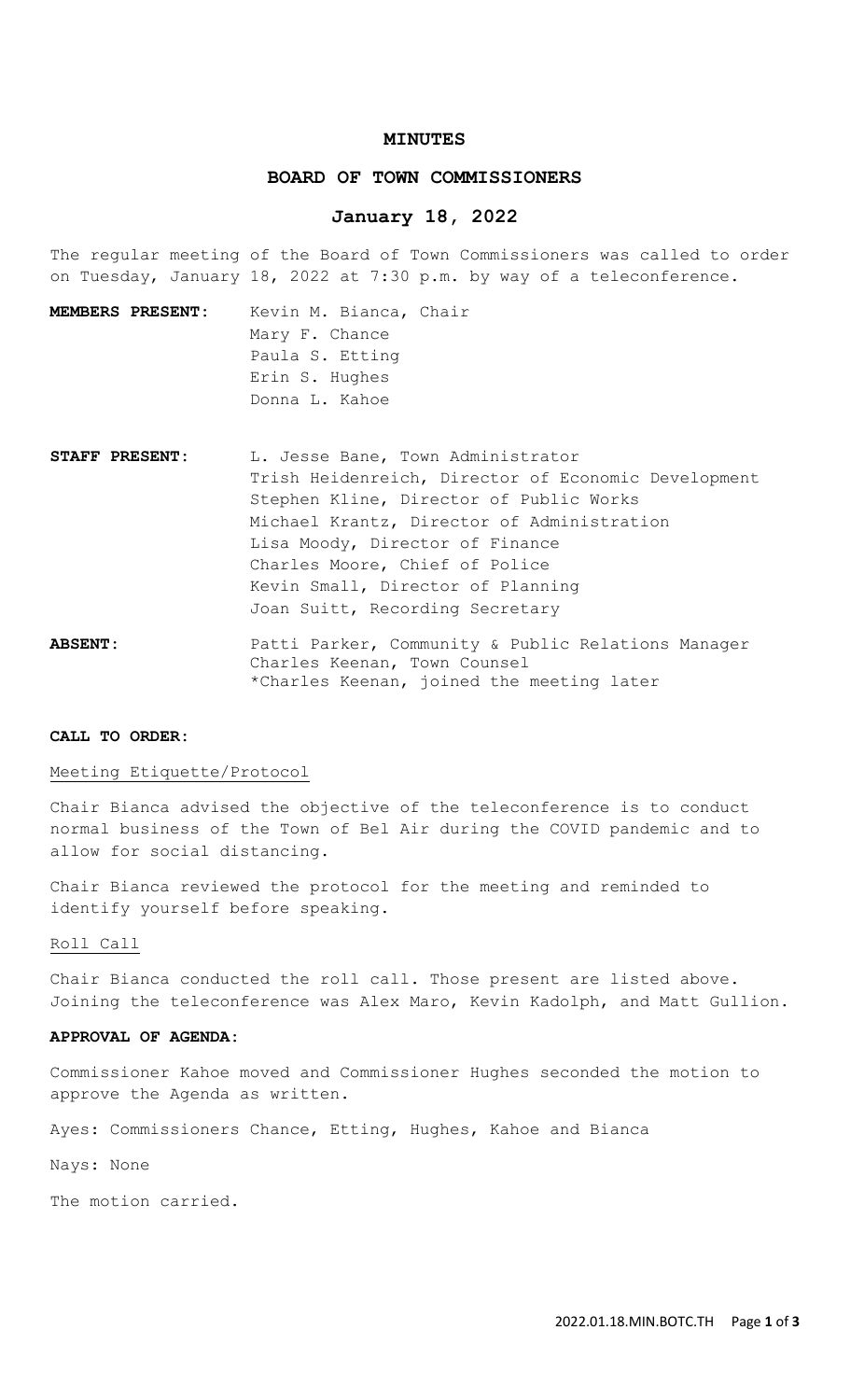#### **APPROVAL OF MINUTES:**

Commissioner Kahoe moved, and Commissioner Hughes seconded the motion that the minutes of the Bel Air Board of Town Commissioners' meetings held on December 20, 2021 and January 11, 2022, be approved as submitted.

Ayes: Commissioners Chance, Etting, Hughes, Kahoe and Bianca

Nays: None

Abstained: Commissioner Bianca – January 11, 2022 meeting

The motion carried.

## **NEW BUSINESS:**

# Resolution 1178-22 Acceptance of the Amended 2020 Harford County Growth Report

Commissioner Hughes moved and Commissioner Kahoe seconded the motion that Resolution 1178-22 outlining the amended 2020 Harford County Amended Harford County Growth Report be accepted by the Bel Air Board of Town Commissioners.

Ayes: Commissioners Chance, Etting, Hughes, Kahoe and Biance

Nays: None

The motion carried.

## **PUBLIC ANNOUNCEMENTS:**

Chair Bianca reported January 21st to 30<sup>th</sup> is Harford County Restaurant Week and encouraged everyone to come into Town and enjoy our restaurants that are running great specials.

#### **PUBLIC COMMENTS:**

Alex Maro, 39 N. Hickory Avenue, Bel Air, Md. is the President of the Bel Air Police Department Association, the Union that represents the Bel Air Police Officers. Mr. Maro congratulated Commissioner Chance and Commissioner Etting on their election to the Board of Town Commissioners and knows the new Commissioners will find the Board has the ability to do good things for the people of the Town and the Town employees. Mr. Maro stated our membership will continue to work with the Board to make the Town better.

Mr. Maro informed his comment tonight is in regard to the search of a new Deputy Chief of the Police Department. Mr. Maro stated it is discouraging and disappointing to the Town's Police Officers to see this position posted for an external applicant.

The Police Officers know the Deputy Chief position has a great deal of responsibility for running the day-to-day operations of the Police Department. To be effective in this position, you need years of experience policing in Bel Air and have ties to the community to truly understand the public safety issues that are unique to the Town. The external